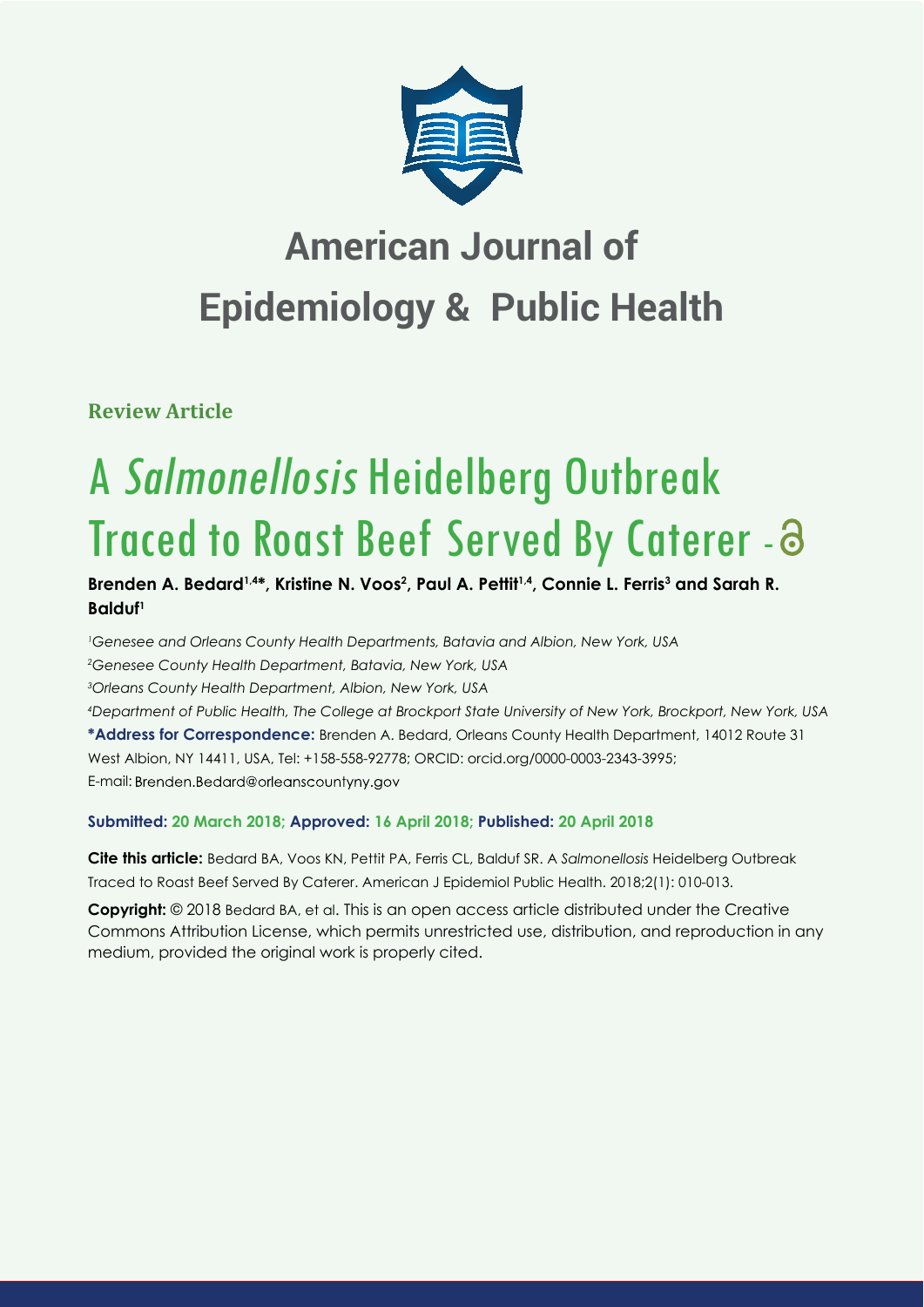# **ABSTRACT**

In July 2017, the Orleans County Health Department investigated a report of gastrointestinal illness from a corporate picnic that was catered. An environmental and epidemiological investigation identified 28 individuals who met the outbreak case definition. A detailed questionnaire based on the food that was served at the picnic was administered to the corporate employees that attended the picnic and respondent data was statistically analyzed. It was hypothesized from the statistical results that consuming roast beef (*P* <.05) was associated with becoming ill. An environmental investigation indicated that it was probable that the roast beef was potentially crosscontaminated at the caterer's kitchen by a strain showing similarities with a raw chicken isolate. A roast beef sample and two stool samples from ill attendees were collected and sent for laboratory testing. Salmonella Heidelberg was identified in all of the samples by the New York State Department of Health (NYSDOH) Wadsworth Laboratory. This outbreak demonstrates the importance of food service employees following proper preparation techniques in order to prevent cross-contamination.

# **INTRODUCTION**

The bacterium *Salmonella* is the most common cause of bacterial foodborne illness in the United States [1,2]. Common food sources for *Salmonella* include poultry, beef, eggs, raw milk, vegetables, fruits and contaminated products such as low-moisture food products [3-5]. Illness occurs when contaminated foods are ingested. Once *Salmonella* is ingested, it typically takes 6-72 hours for a gastrointestinal illness (fever, abdominal cramps, diarrhea, nausea, vomiting) to develop [6]. Fatalities are rare but can occur amongst the very young, elderly or immunosuppressed [6].

On the afternoon of August 4, 2017 the Orleans County Health Department (OCHD) was notified of illness among patrons of a company picnic from The New York State Dept. of Public Health Western Regional Office. A catering company provided food for the company picnic on July 28, 2017. This article details the outbreak investigation conducted and highlights the importance of food safety.

# **MATERIALS AND METHODS**

On Friday July 28, 2017, a business was having their corporate picnic at a rented party hall. There was 64 people in attendance, 28 reportedly became ill with gastrointestinal illness after the picnic. This indicated a possible foodborne outbreak associated with this corporate picnic. OCHD initiated an epidemiological investigation into this matter. An outbreak definition was developed and was defined as an attendee of the corporate picnic who ate food at the party hall on July 28 or contact who consumed leftovers and who became ill with gastrointestinal illness in the following 7 days.

 OCHD used a standard questionnaire that included demographics and consumption of food items at the party hall on July 28. The picnic members were also asked about symptoms, hospitalization and household illness. The food items in the questionnaire were based on the menu items that the caterer and the corporation provided.

OCHD collaborated with the corporation's Human Resource (HR) department to administer the questionnaire to the list of employees that were in attendance at the picnic. The HR department distributed and collected the questionnaires, OCHD then picked up the completed questionnaires from the corporation. There were 9 attendees to the picnic that were retirees; the OCHD mailed these individuals questionnaires to be completed and included a selfaddressed envelope so the retirees could easily return it completed. Two questionnaires were completed by spouses of employees who did not attend the company picnic but consumed leftover food from the event.

From the completed questionnaires, an analysis was performed using Epi Info Version 7.2 and Microsoft Excel 2007. Two tailedFisher's exact tests and two-by-two tables were developed to determine *P* - values associated with food items that were available at the picnic. Two picnic attendees had stool specimens collected from their doctor. A leftover frozen food specimen was collected by OCHD from an ill patron for laboratory testing.

Stool cultures collected from two picnic attendees were collected and analyzed at two local commercial laboratories. Stool cultures were also collected from the employees of the catering company and submitted for enteric testing. Leftover roast beef from the picnic was submitted to the New York State Department of Health's (NYSDOH) Wadsworth Laboratory for culture.

The Erie County Department of Health (ECDOH) conducted two visits to the catering company which is located in Erie County. A full inspection of the kitchen, facilities, food handling and storage practices, and the health of staff were assessed.

#### **RESULTS**

Out of the 64 individuals that attended the picnic, 58 responded to the questionnaire. The median age of the respondents was 53 years, with a range of 23-75. Thirty-one males and 27 females responded. Twenty eight people (48%) indicated that they had gastrointestinal symptoms, consisting of diarrhea (86%), abdominal cramps (86%), fever (50%), nausea (50%) and vomiting (14%).

The onset of the gastrointestinal illness occurred between July  $28$  – August 4, 2017 among the 28 individuals. The majority, 17 individuals (61%), became ill within 1-3 days after consuming food at the corporate picnic (Figure 1). Two spouses of employees also became ill within seven days after consuming leftovers that were brought home by an employee. In addition, one employee did develop symptoms associated with salmonellosis on the eighth day after the picnic. Although this does not meet the case definition it is worth noting. No additional illnesses occurred after this time period.

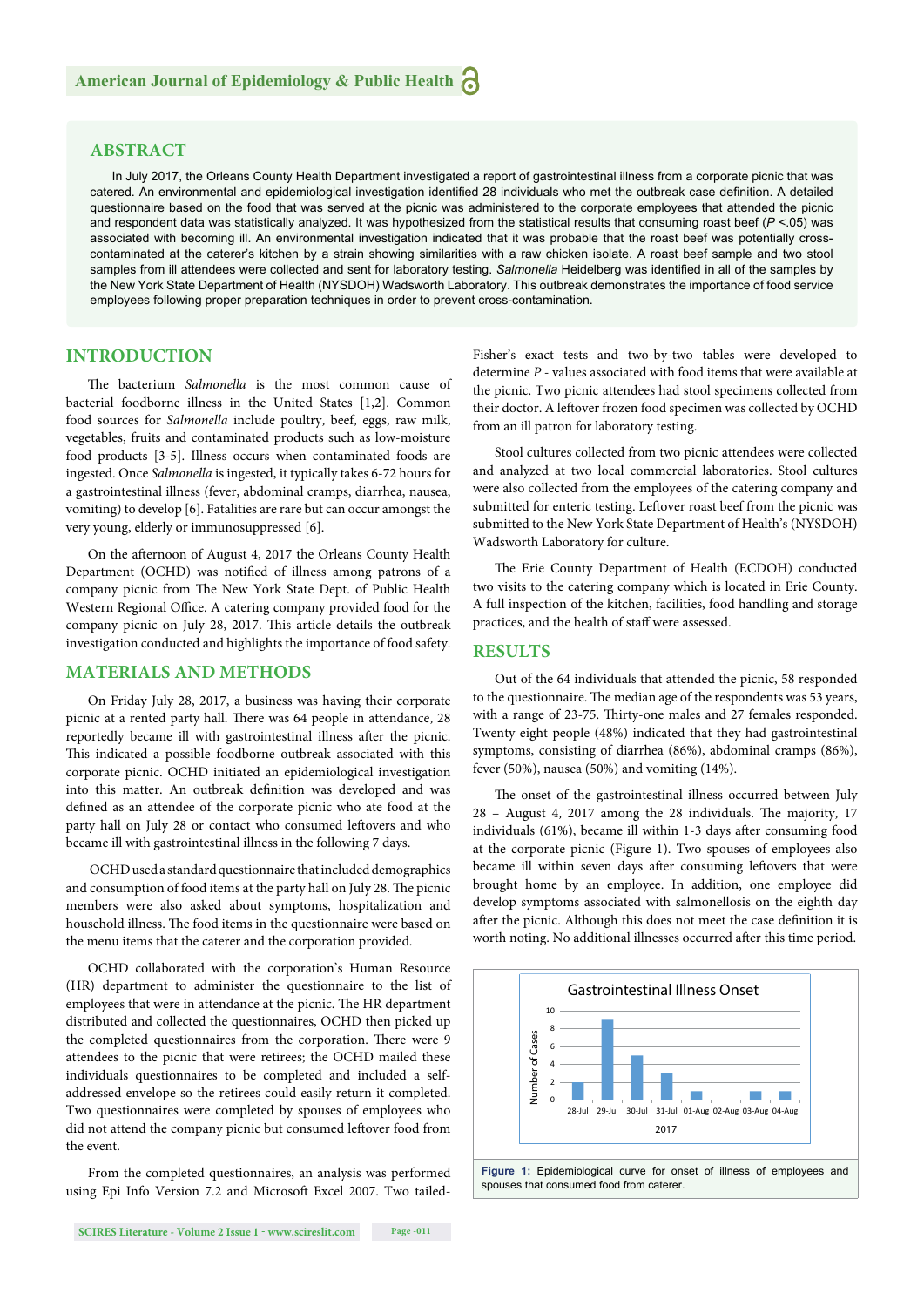# **American Journal of Epidemiology & Public Health**

Of the food items most consumed at the picnic, a 'two tailed-Fisher's exact test and two-by-two tables identified two items as having a value of  $P < .05$  and of being statistically significant in potentially causing the outbreak (Table 1). The roast beef provided by the catering company had a value of *P* (.041) and the brownies provided by a local bakery had a value of *P* (.048).

During the initial inspection, preparation, cooking and transporting all foods on the menu for the company picnic was discussed. No employees reported being ill. The sanitarian reported that the beef is cooked, cooled, sliced and packaged for reheat by the caterer. The majority of the food prepared by the company is done by one or two individuals. The company prepares a large volume of food each week. It concerned the sanitarian that only a few food handlers are tasked to prepare multiple food items at once. Specifically, crosscontamination could have occurred due to improper glove use or other factors by staff. The manager of the company stated that despite written glove policies being posted at the facility he has personally observed habits conducive to potential cross contamination.

The laboratory results indicated that the two stool cultures collected from the ill patrons were positive for *Salmonella* sp. from the commercial laboratories. The positive *Salmonella* cultures were submitted to Wadsworth Laboratory to confirm the results, identify serotypes, conduct Pulse-Field Gel Electrophoresis (PFGE) testing and Whole Genome Sequencing (WGS). PFGE is a technique used to generate a DNA fingerprint to identify common isolates. WGS is a technique used to capture the complete DNA sequence of the bacterium. *Salmonella* Heidelberg was identified by Wadsworth Laboratory and PFGE patterns matched each stool culture. The leftover roast beef cultured as *S.* Heidelberg and showed an indistinguishable PFGE pattern to *S*. Heidelberg stool isolates. The PFGE pattern was JF601.0022 for this outbreak. This finding disassociated the likelihood of the brownies to be a contributing factor to the outbreak. The PFGE pattern results were uploaded to the PulseNet (the molecular subtyping network for foodborne disease surveillance) database [7]. WGS analysis revealed that the two clinical samples and one food sample were highly related. The four stool cultures from the catering employees were negative for *Salmonella*.

Based on the outbreak strain of *S.* Heidelberg, PulseNet indicated that this pattern had been associated with chicken in

the past. The sanitarian suspected that cross contamination of raw chicken occurred. After the PFGE result, a secondary inspection was completed by ECDOH. This allowed the sanitarian to assess the preparation of the roast beef and potential cross contamination concerns with raw chicken. The sanitarian observed where food preparation was conducted and noted that the preparation area had separate tables for raw chicken and raw beef. The preparation of ready to eat foods is conducted in a separate room from where uncooked foods are prepared. The sanitarian reiterated the importance of proper hand washing and glove changes since at times one employee may be responsible for handling both raw and ready to eat foods. The sanitarian reviewed the company's glove policy which was posted on the kitchen wall. A review of the policies regarding adequate cooling, refrigerated storage, disinfection, and cleaning was also completed. The sanitarian noted that the cleaning and sanitizing procedures were appropriate. The kitchen had adequate hand washing facilities and food storage was in compliance. The manager of the catering company indicated to the sanitarian during this review that they observed one employee not following the posted glove use policies and observed potential cross contamination. In addition, the ECDOH did not receive proof that the employee had participated in a food safety training program. The manager intervened and the employee was terminated from the catering company.

#### **DISCUSSION**

This outbreak indicates the significance of food service employees following company handwashing and glove use policies to prevent cross contamination. Employees must follow strict hand hygiene and glove changes when handling raw meats and ready to eat foods such as roast beef. Practicing proper glove use has been shown to reduce the transfer of pathogens from hands to food. A study by Green et al. indicates that only 23% of the time food handlers wash their hands when handling raw meats [8]. The employee that was terminated did not have food safety training such as ServSafe. ServSafe training provides food safety training and certification for the food service industry. A study by York et al. indicate that providing staff with food safety training such as ServSafe, increased compliance with handwashing [9]. Having employees become certified in a food safety training program such as ServSafe could reduce future incidents of cross contamination.

| <b>Common Food Items</b>              | Ate            |         |       |                 |                                       | Did not eat    |         |                |                               |             |
|---------------------------------------|----------------|---------|-------|-----------------|---------------------------------------|----------------|---------|----------------|-------------------------------|-------------|
|                                       | ill            | Not ill | Total | Attack Rate (%) | <b>Common Food Items</b>              | ill            | Not ill | <b>Total</b>   | <b>Attack Rate</b><br>$(\% )$ | $P - Value$ |
| Apple/Honey<br><b>Glazed Chicken</b>  | 23             | 20      | 43    | 53.5            | Apple/Honey<br><b>Glazed Chicken</b>  | 6              | 6       | 12             | 50.0                          |             |
| <b>Roast Beef</b>                     | 29             | 20      | 43    | 59.2            | *Roast Beef                           | -1             | 6       | $\overline{7}$ | 14.3                          | $0.041*$    |
| <b>Sandwich Roll</b>                  | 27             | 17      | 44    | 61.4            | <b>Sandwich Roll</b>                  | 4              | 8       | 12             | 33.3                          | 0.11        |
| Horseradish                           | 16             | 10      | 26    | 61.5            | Horseradish                           | 14             | 16      | 30             | 46.7                          | 0.30        |
| <b>Macaroni and Cheese</b>            | 27             | 23      | 50    | 54.0            | <b>Macaroni and Cheese</b>            | 3              | 3       | 6              | 50.0                          |             |
| Pasta Penne and<br><b>Meatballs</b>   | 23             | 18      | 41    | 56.1            | Pasta Penne and<br><b>Meatballs</b>   | $\overline{7}$ | 8       | 15             | 46.7                          | 0.56        |
| <b>Parsley &amp; Butter</b><br>Potato | 25             | 18      | 43    | 58.1            | <b>Parsley &amp; Butter</b><br>Potato | 5              | 6       | 11             | 45.5                          | 0.51        |
| <b>Chef Salad</b>                     | 14             | 10      | 24    | 58.3            | <b>Chef Salad</b>                     | 16             | 16      | 32             | 50.0                          | 0.60        |
| <b>Italian Salad Dressing</b>         | 3              | 3       | 6     | 50.0            | <b>Italian Salad Dressing</b>         | 27             | 22      | 49             | 55.1                          |             |
| <b>Ranch Salad Dressing</b>           | 9              | 6       | 15    | 60.0            | <b>Ranch Salad Dressing</b>           | 21             | 19      | 40             | 52.5                          | 0.76        |
| <b>Rolls with Butter</b>              | $\overline{7}$ | 4       | 11    | 63.6            | <b>Rolls with Butter</b>              | 23             | 20      | 43             | 53.5                          | 0.74        |
| <b>Brownies</b>                       | 14             | 4       | 18    | 77.8            | *Brownies                             | 20             | 21      | 41             | 48.8                          | $0.048*$    |